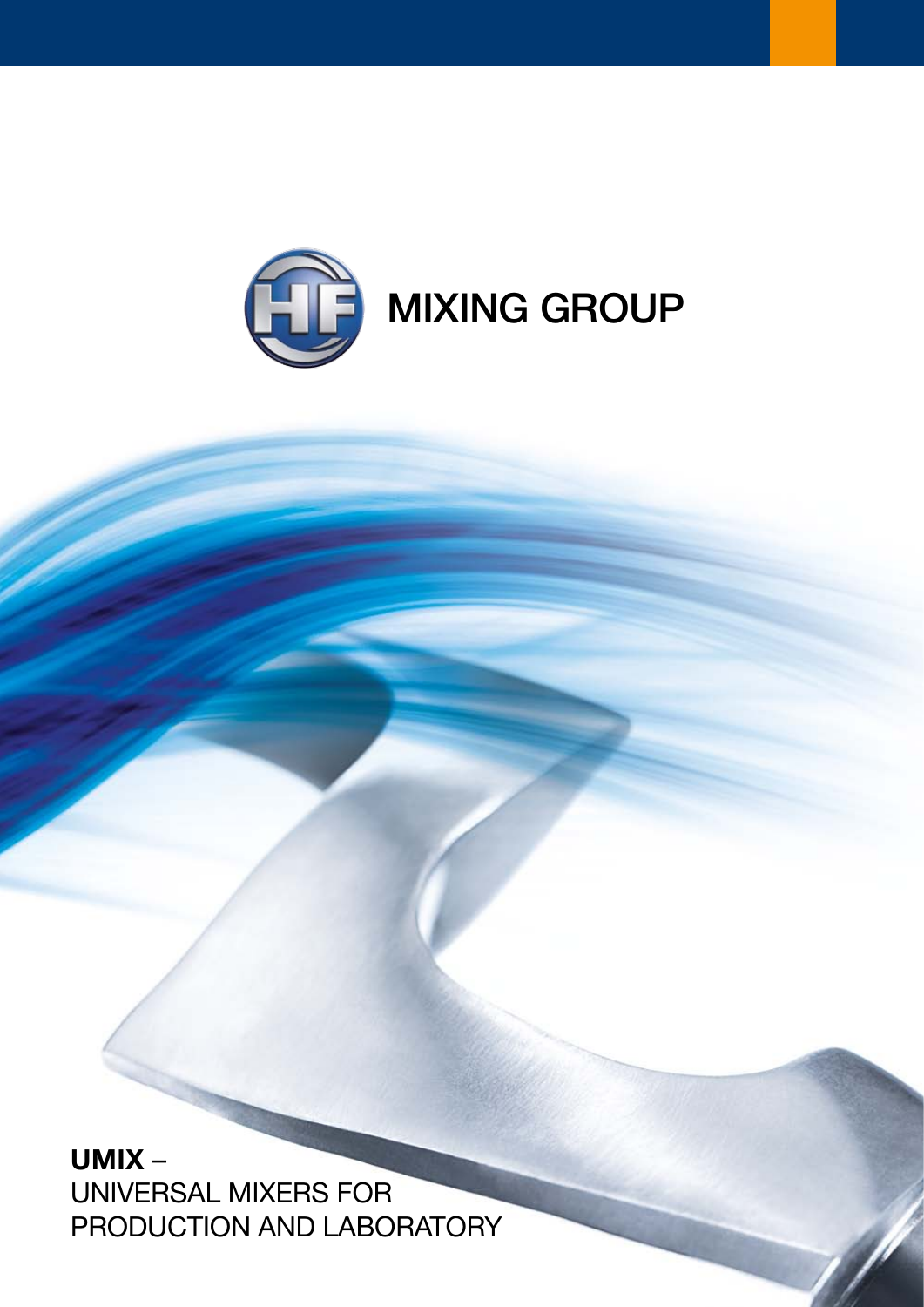## MIXING GROUP



Historically Universal Mixers have proven to be reliable machines for the mixing and kneading of low- to highviscosity products in many industries. Their working principle is based on two tangential counterrotating blades creating shear within the treated product in combination with the wall of the trough. Variation of the revs per minute, friction and position of the blades results in extremely effective mixing and kneading of the material. The versatility of the machine enables simultaneous processes within a mixing cycle like moistening, plasticising, dispersing, homogenising, melting, cooling, degassing, evaporation, dissolving and reacting.

- $\blacksquare$  Two product lines for production and lab
- **Product extraction by tilting, discharge screw or** bottom valve – to be chosen\*
- Multiple machine sizes from 0.25 to 4,300 l net volume
- **Process control with temperature-adjustable** troughs and blades\*
- **Blade geometry, material selection and drive** design adapted to customer-specific process requirements\*
- **Profile extrusion via nozzle and pelletising** possible for discharge screw versions\* \* depending on version and/or size

# UMIX — Universal Mixers FOR PRODUCTION AND LABORATORY

#### Features:

| Usable volume [I] | Total volume [I] | Removable<br>trough      | <b>Tiltable</b><br>trough    | <b>Discharge</b><br>screw | <b>Bottom</b><br>discharge   |
|-------------------|------------------|--------------------------|------------------------------|---------------------------|------------------------------|
| 0.25              | 0.40             | $\overline{\phantom{a}}$ | $\overline{\phantom{0}}$     |                           |                              |
| 0.75              | 1.10             | $\blacksquare$           |                              |                           |                              |
| $\mathbf{1}$      | 1.50             | —                        | $\overline{\phantom{a}}$     |                           |                              |
| 2.50              | 3.75             | —                        | $\qquad \qquad \blacksquare$ | $\blacksquare$            |                              |
| 5                 | 7.50             |                          | п                            |                           |                              |
| 8                 | 12               | —                        | $\qquad \qquad \blacksquare$ |                           |                              |
| 20                | 30               |                          | п                            |                           |                              |
| 40                | 60               |                          | $\qquad \qquad \blacksquare$ |                           |                              |
| 80                | 120              |                          | ш                            | ш                         |                              |
| 200               | 260/300**        |                          | $\qquad \qquad \blacksquare$ | m.                        |                              |
| 450               | 570*/675**       | $\overline{\phantom{0}}$ | $\blacksquare$               | ш                         |                              |
| 680               | 850*/1,020**     |                          | $\qquad \qquad \blacksquare$ | $\blacksquare$            | $\blacksquare$               |
| 900               | 1,120*/1,350**   |                          | $\blacksquare$               | ш                         | ш                            |
| 1,500             | 1,900*/2,250**   |                          | $\qquad \qquad \blacksquare$ | $\blacksquare$            | $\blacksquare$               |
| 2,000             | 2,600*/3,000**   |                          | ш                            | п                         | $\overline{\phantom{a}}$     |
| 3,000             | 3,800*/4,500**   |                          | $\qquad \qquad \blacksquare$ | $\blacksquare$            | $\qquad \qquad \blacksquare$ |
| 4,300             | 6,450            |                          |                              | $\overline{\phantom{a}}$  | o.                           |

### UMIX – Size and available corresponding extraction technology



\* Tiltable version \*\* Versions with bottom extraction or discharge screw



Tiltable production mixer

Laboratory mixer

#### Typical Products:

- Rubber solutions
- **Putties**
- Ceramic and catalytic converter compounds
- Activated carbon
- Carbon electrodes
- $\blacksquare$  Hot-melt and other adhesive types
- **Insulating compounds**
- Sealants
- **Printing inks**
- Silicone rubber
- **Pharmaceutical compounds**
- Chocolate
- Chewing gum
- Chemical masterbatches